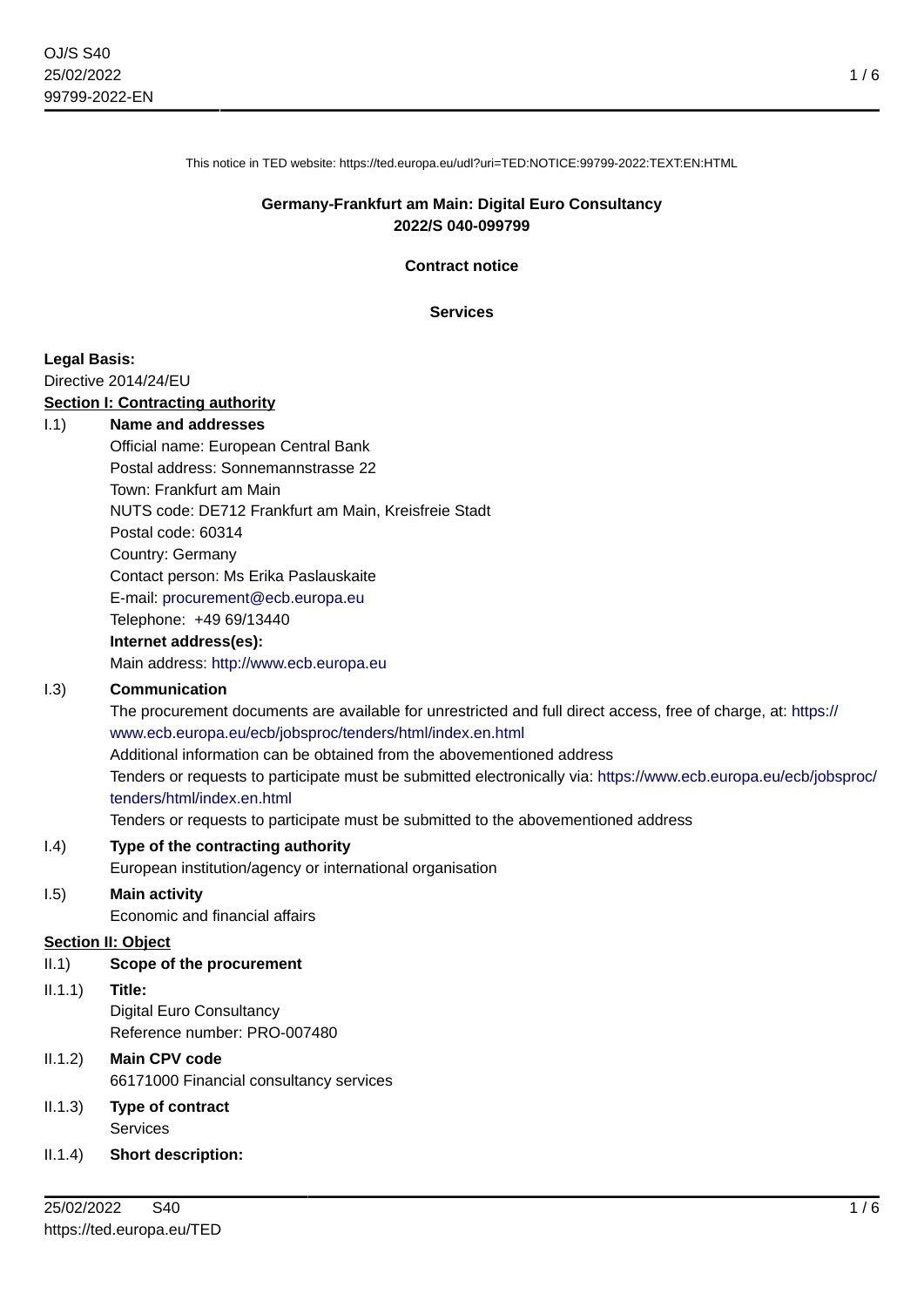The European Central Bank (ECB) is seeking through this negotiated procedure suppliers for the provision of consultancy services for digital euro design, business model and realisation with regard to the investigation – and eventually realisation – phase of a digital euro. The ECB intends to award a framework contract (the 'Framework Contract') to the suppliers offering the best value for money. The envisaged number of framework contracts to be awarded is five.

## II.1.5) **Estimated total value** Value excluding VAT: 20 000 000.00 EUR

II.1.6) **Information about lots**

This contract is divided into lots: no

# II.2) **Description**

# II.2.2) **Additional CPV code(s)**

72221000 Business analysis consultancy services 72222300 Information technology services 73200000 Research and development consultancy services 73210000 Research consultancy services 79400000 Business and management consultancy and related services 79410000 Business and management consultancy services 79411100 Business development consultancy services 79900000 Miscellaneous business and business-related services

# II.2.3) **Place of performance**

NUTS code: DE712 Frankfurt am Main, Kreisfreie Stadt Main site or place of performance:

Mainly on the ECB premises in Frankfurt am Main area and/or from locations within the EEA.

# II.2.4) **Description of the procurement:**

The ECB is seeking through this procurement procedure to acquire strategic partners for consultancy services that allow the delivery of excellent, strategic capabilities to support solving complex questions that are not only new to the ECB but also globally in the context of central banking digital currencies (CBDCs). The services to be provided under the scope of this tender procedure are related to:

- the investigation phase of the digital euro project; and
- subject to the decision of the ECB Governing Council to continue the project after the investigation phase realisation phase of the digital euro project.

# II.2.5) **Award criteria**

Criteria below Quality criterion - Name: Quality / Weighting: 60

Price - Weighting: 40

# II.2.6) **Estimated value**

Value excluding VAT: 20 000 000.00 EUR

# II.2.7) **Duration of the contract, framework agreement or dynamic purchasing system**

Duration in months: 48

This contract is subject to renewal: yes

Description of renewals:

Up to two renewals of 12 months duration each can be unilaterally requested by the ECB.

# II.2.9) **Information about the limits on the number of candidates to be invited**

Envisaged number of candidates: 10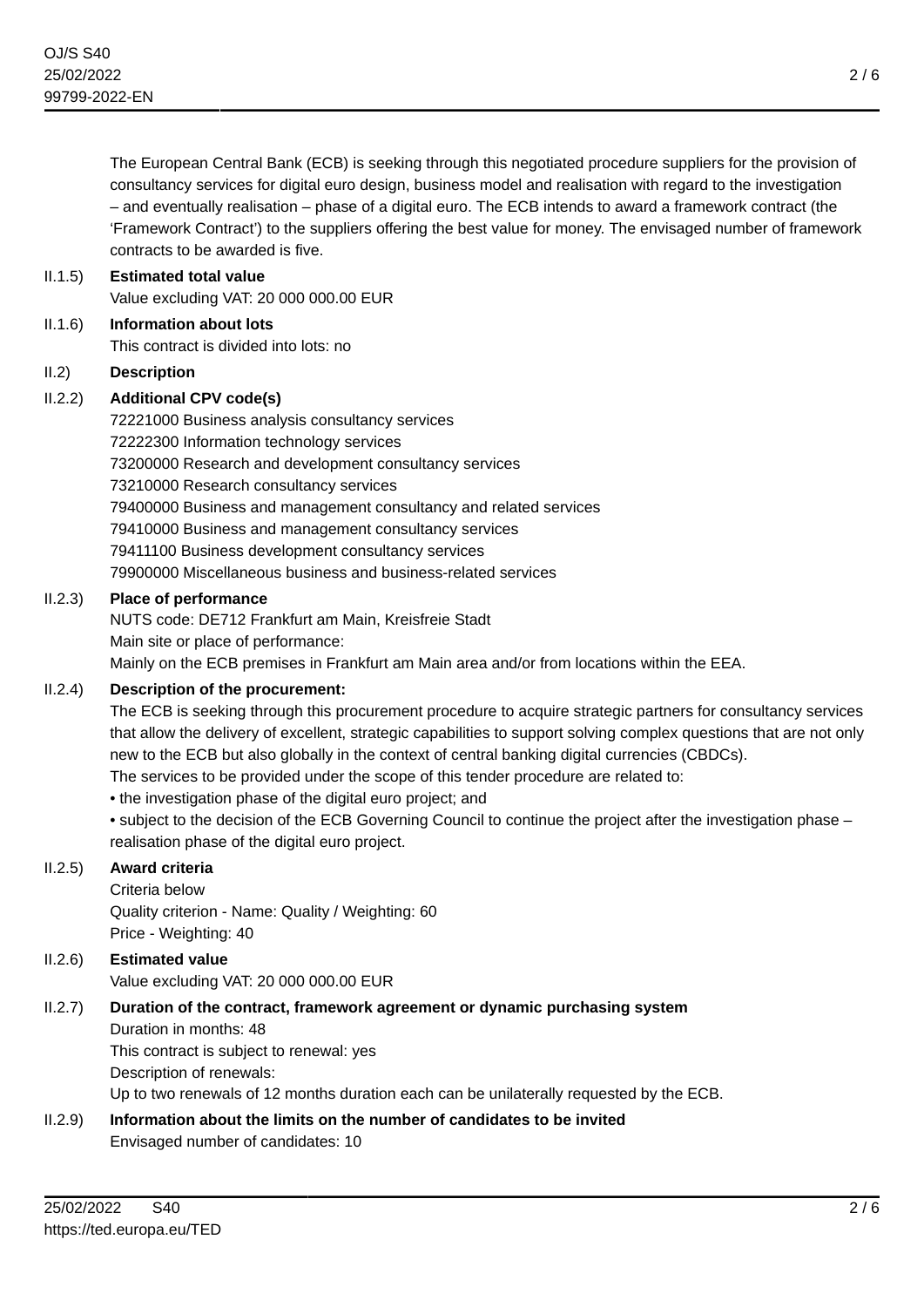Objective criteria for choosing the limited number of candidates:

Following the pre-qualification phase 10 candidates are envisaged to be invited to tender. This number is twice the number of five successful bidders that are envisaged to be awarded with a framework agreement after the bidding phase and a potential subsequent negotiation phase.

#### II.2.10) **Information about variants** Variants will be accepted: no

II.2.11) **Information about options**

Options: no

II.2.13) **Information about European Union funds** The procurement is related to a project and/or programme financed by European Union funds: no

# II.2.14) **Additional information**

# **Section III: Legal, economic, financial and technical information**

- III.1) **Conditions for participation**
- III.1.1) **Suitability to pursue the professional activity, including requirements relating to enrolment on professional or trade registers**

List and brief description of conditions:

See the details in the call for applications documentation related to this tender.

- III.1.2) **Economic and financial standing** Selection criteria as stated in the procurement documents
- III.1.3) **Technical and professional ability** Selection criteria as stated in the procurement documents
- III.2) **Conditions related to the contract**
- III.2.2) **Contract performance conditions:** In line with the terms and conditions of the draft contract, which will be provided to the sucessful candidates as part of the invitation to tender.

# **Section IV: Procedure**

# IV.1) **Description**

- IV.1.1) **Type of procedure** Competitive procedure with negotiation
- IV.1.3) **Information about a framework agreement or a dynamic purchasing system**

The procurement involves the establishment of a framework agreement Framework agreement with several operators Envisaged maximum number of participants to the framework agreement: 5

In the case of framework agreements, provide justification for any duration exceeding 4 years:

- Duration of 48 months, with a maximum of two annual extensions that can be unilaterally requested by the ECB.
- IV.1.4) **Information about reduction of the number of solutions or tenders during negotiation or dialogue** Recourse to staged procedure to gradually reduce the number of solutions to be discussed or tenders to be negotiated
- IV.1.5) **Information about negotiation**

The contracting authority reserves the right to award the contract on the basis of the initial tenders without conducting negotiations

# IV.1.8) **Information about the Government Procurement Agreement (GPA)** The procurement is covered by the Government Procurement Agreement: no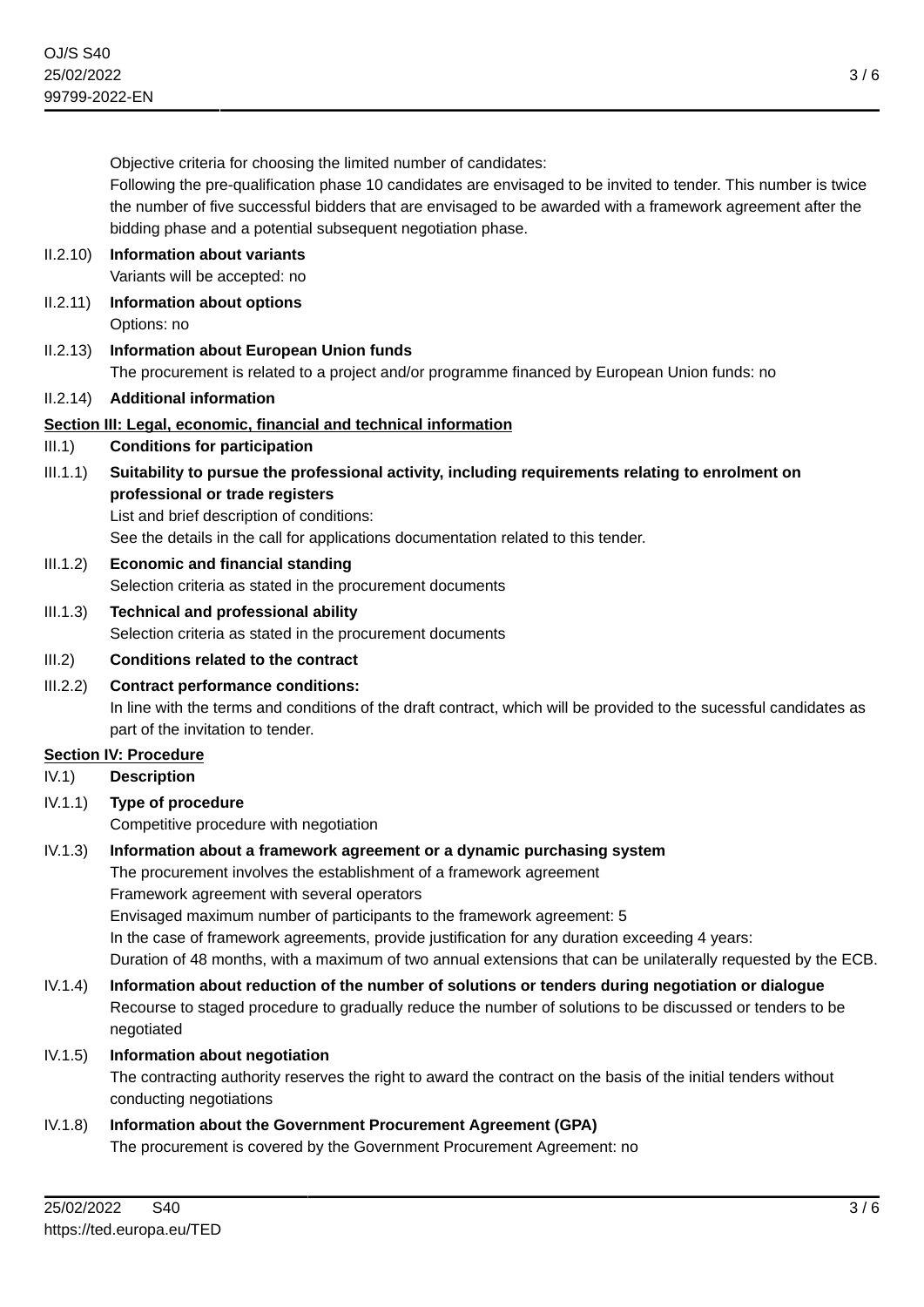#### IV.2) **Administrative information**

- IV.2.2) **Time limit for receipt of tenders or requests to participate** Date: 25/03/2022 Local time: 12:00
- IV.2.3) **Estimated date of dispatch of invitations to tender or to participate to selected candidates** Date: 31/05/2022
- IV.2.4) **Languages in which tenders or requests to participate may be submitted:** English
- IV.2.6) **Minimum time frame during which the tenderer must maintain the tender** Duration in months: 12 (from the date stated for receipt of tender)

#### **Section VI: Complementary information**

# VI.1) **Information about recurrence**

This is a recurrent procurement: no

VI.2) **Information about electronic workflows** Electronic invoicing will be accepted

#### VI.3) **Additional information:**

This tender procedure is conducted via the ECB's electronic tendering system (e-tendering) which can be accessed via the following internet address:

#### <http://www.ecb.europa.eu/ecb/jobsproc/sourcing/html/index.en.html>

If you have not used the ECB's electronic tendering system before, you need to register via the above link (click on 'Register'). Subsequently to the registration, you will receive an automated notification with your user credentials to log in (click on 'Login') and to access the tender documentation. Please note that:

— a registration to the above system is only required once and you can reuse your user credentials in all future procedures of the ECB which are conducted via the above system. Therefore, please keep your user credentials for the future;

— in case you should have participated in previous ECB tender procedure(s) in the past which were conducted via the ECB's prior online system, you nevertheless need to register once to the ECB's electronic tendering system under the above address;

— your mere registration does not constitute an application/tender. You must submit your application/tender via the ECB's electronic tendering system as further instructed in the application/tender documentation.

The system reference number for the above procurement is: RFX-PT-2022-000002: PRO-007480-R1-Digital euro consultancy

To download the tender documents, log on to the ECB's electronic tendering system with your login and password. Expand the field 'Public Tenders – Upcoming Events'. Click on 'Click to request an invitation to this event' for the above procedure and close the new window which opens. Once the request is completed (this can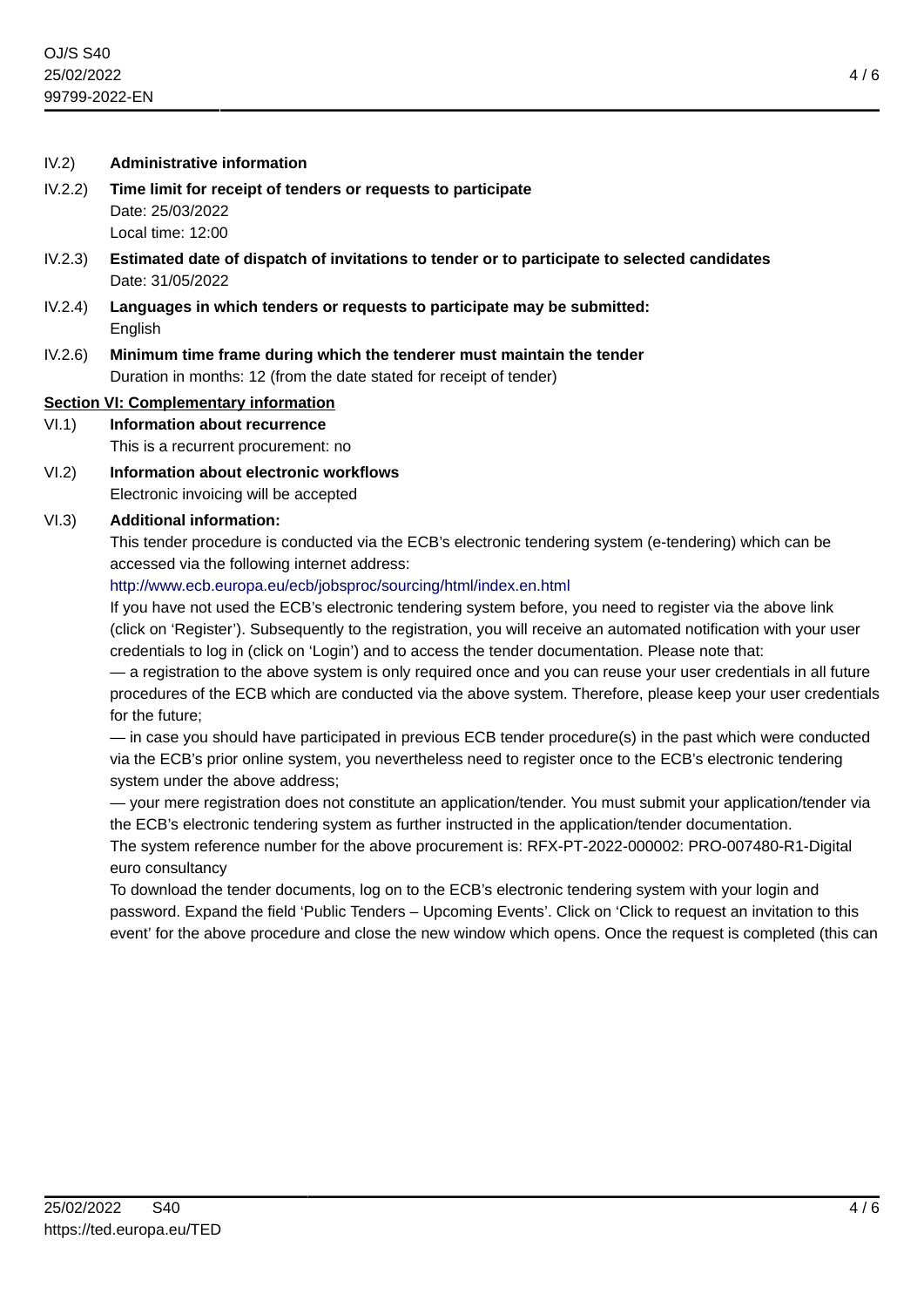take a few minutes), the status of the participation request will change to 'Invited' and the RFx documentation will be accessible via the RFx tab.

Under the above link you also find user guides for detailed information on how to use the system and contact details for technical support.

Should you require technical help when using the system, please contact the ECB's technical support team at [sourcing.support@ecb.europa.eu](mailto:sourcing.support@ecb.europa.eu) by quoting the reference number and the problem experienced.

Any other queries relating to this procurement procedure and the content of the procurement documentation shall be submitted as message via the ECB's e-tendering system (under the tab 'Discussion').

The ECB endeavours to answer all queries as quickly as possible but cannot guarantee a minimum time response. The ECB shall not be bound to reply to queries received less than seven calendar days before the time-limit for the submission of tenders.

The tender procedure is conducted in accordance with ECB Decision 2016/2 laying down the Rules on Procurement (as amended), available on the ECB website at [https://www.ecb.europa.eu/ecb/legal/1001/](https://www.ecb.europa.eu/ecb/legal/1001/procurement/html/index.en.html) [procurement/html/index.en.html](https://www.ecb.europa.eu/ecb/legal/1001/procurement/html/index.en.html)

## VI.4) **Procedures for review**

## VI.4.1) **Review body**

Official name: Procurement Review Body of the European Central Bank, c/o Legal Advice Team Postal address: Sonnemannstrasse 22

Town: Frankfurt am Main Postal code: 60314 Country: Germany E-mail: [generalcourt.registry@curia.europa.eu](mailto:generalcourt.registry@curia.europa.eu) Telephone: +49 6913440 Fax: +49 6913446886 Internet address: <http://www.ecb.europa.eu>

# VI.4.2) **Body responsible for mediation procedures**

Official name: The European Ombudsman Postal address: 1 avenue du Président Robert Schuman, CS 30403 Town: Strasbourg Cedex Postal code: 67001 Country: France

# VI.4.3) **Review procedure**

Precise information on deadline(s) for review procedures:

Within 10 days of receipt of the notification in accordance with Article 34(1) or the first sentence of Article 34(3) of ECB Decision 2016/2 laying down the Rules on Public Procurement. Further requirements are outlined in Article 39 of this Decision. A complaint to the European Ombudsman does not affect the deadline for lodging appeals.

# VI.4.4) **Service from which information about the review procedure may be obtained**

5 / 6